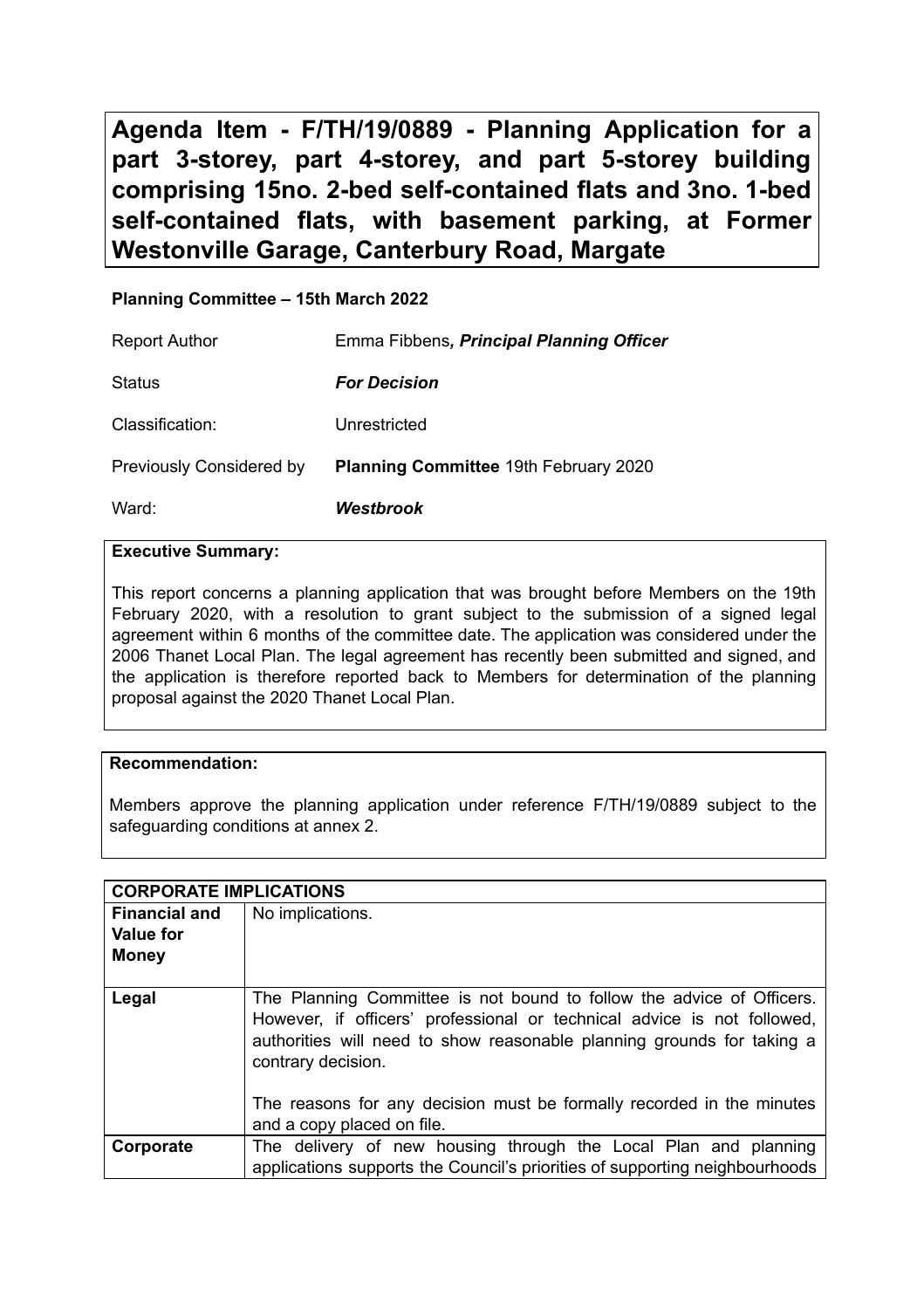|                        | ensuring local residents have access to good quality housing, and<br>promoting inward investment through setting planning strategies and<br>policies that support growth of the economy.                                                                                                                                                                                     |
|------------------------|------------------------------------------------------------------------------------------------------------------------------------------------------------------------------------------------------------------------------------------------------------------------------------------------------------------------------------------------------------------------------|
| <b>Equalities Act</b>  | Members are reminded of the requirement, under the Public Sector                                                                                                                                                                                                                                                                                                             |
| 2010 & Public          | Equality Duty (section 149 of the Equality Act 2010) to have due regard to                                                                                                                                                                                                                                                                                                   |
| <b>Sector Equality</b> | the aims of the Duty at the time the decision is taken. The aims of the                                                                                                                                                                                                                                                                                                      |
| <b>Duty</b>            | Duty are: (i) eliminate unlawful discrimination, harassment, victimisation<br>and other conduct prohibited by the Act, (ii) advance equality of<br>opportunity between people who share a protected characteristic and<br>people who do not share it, and (iii) foster good relations between people<br>who share a protected characteristic and people who do not share it. |
|                        | Protected characteristics: age, gender, disability, race, sexual orientation,<br>gender reassignment, religion or belief and pregnancy & maternity. Only<br>aim (i) of the Duty applies to Marriage & civil partnership.                                                                                                                                                     |
|                        | In the opinion of the author of this report the Public Sector equality duty is<br>not engaged or affected by this decision.                                                                                                                                                                                                                                                  |

# **1.0 Background**

1.1 This planning application was brought before Members on the 19th February 2020, with a recommendation that the application be deferred and delegated for approval subject to the submission of a legal agreement securing the Heads of Terms as set out within the planning committee report (appended to this report - Annex 1). Members agreed to the recommendation, which required the signed legal agreement to be submitted within 6 months of the resolution.

The legal agreement has now been submitted, and was signed and sealed by the Council on the 26th January 2022.

Given the 23 months that have passed since the application was last brought before Members, and given that a new Local Plan has been adopted since the previous application was considered at planning committee, there is a procedural requirement for the application to be brought back to planning committee to seek agreement for its determination.

# **3.0 Analysis**

# 3.1 Principle

The application was previously brought to planning committee as it was a departure to Policy H1 of the 2006 Thanet local Plan, as the site is viewed as previously developed land.

Under the current 2020 Thanet Local Plan the site is still an unallocated site, however, the application would comply with Policies SP01 and HO1, which permit the development of sites for housing where they are located within the urban confines. As such the proposal is no longer a departure to the Local Plan.

### 3.2 Character and Appearance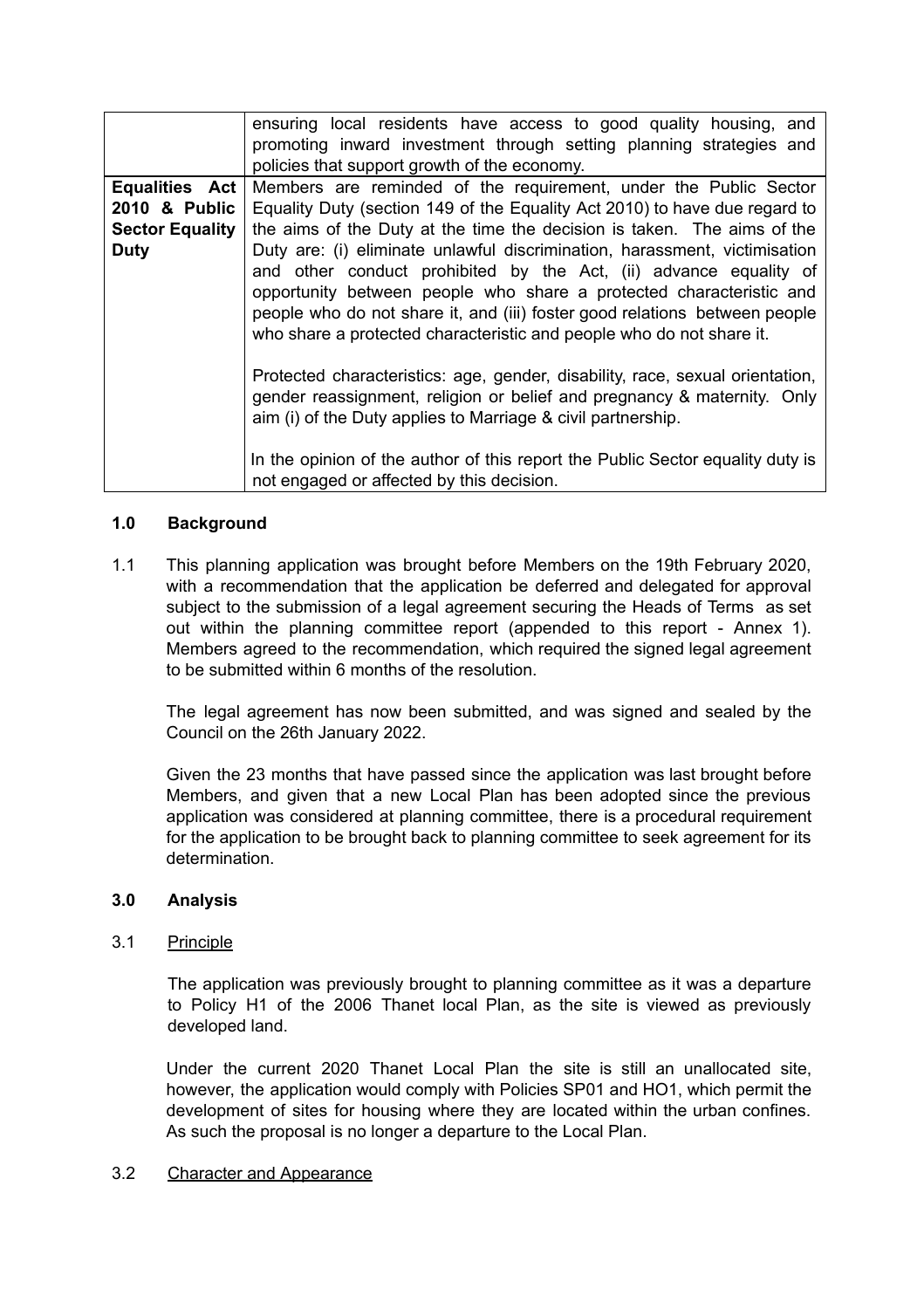Policy D1 of the 2006 Thanet Local Plan has been replaced with Policy QD02 of the 2020 Thanet Local Plan. The aims of the policy remain the same, to achieve good quality design that appears in keeping with the character and appearance of the area. Under the new policy the proposed development remains acceptable.

One change has been the introduction of Policy QD01, which requires sustainable design with all new residential development in order to reduce emissions of greenhouse gases and have resilience to function in a changing climate. As a result an additional safeguarding condition has been added which requires the development to be constructed to a high standard of energy efficiency, whilst also meeting the technical standard for water efficiency.

### 3.3 Living Conditions

Policy D1 of the 2006 Thanet Local Plan has been replaced with Policy QD03 of the 2020 Thanet Local Plan. The aims of the policy remain the same, to protect the living conditions of neighbouring occupiers, and to provide adequate refuse storage and clothes drying facilities, and where possible doorstep playspace, for the future occupiers.

One change has been the introduction of the nationally described space standards, which set a minimum size for each new residential unit created. The standards are set out within Policy QD04 of the Thanet Local Plan 2020. The minimum requirement for a 1-bed unit is 50sqm (over one floor), and the minimum requirement for a 2-bed unit is 70sqm (over one floor). A unit schedule was submitted with the application, which showed that every unit meets the minimum space standards, and therefore the proposal does comply with Policy QD04 of the Thanet Local Plan 2020.

#### 3.4 Transportation

Underground parking provision for 16no. vehicles have been provided as part of the proposal. The current parking requirements are set out within Policy TP06 of Thanet Local Plan 2020, and require that when considering the level of parking provision in respect of proposals for residential development the Council will have regard to the guidance provided in Interim Guidance Note 3. This is the same guidance that was used during the original consideration of the application, and as such there is no material change when considering parking or highway safety.

#### 3.5 Affordable Housing and Unit Sizes

Affordable housing provision is required under Policy SP23 of the Thanet Local Plan 2020. A minimum requirement of 30% is required, which was the requirement of the previous affordable housing Policy H14. A minimum of 30% has been secured through the signed legal agreement, and as such the proposal complies with Policy SP23 of the Thanet Local Plan.

In terms of unit sizes and mix, a Local Housing Needs Assessment has recently been carried out, which updates the local housing need; however, the mix remains similar to the previous housing need, and given that the whole of this site may come forward as affordable housing, given its link with an associated development site, the greatest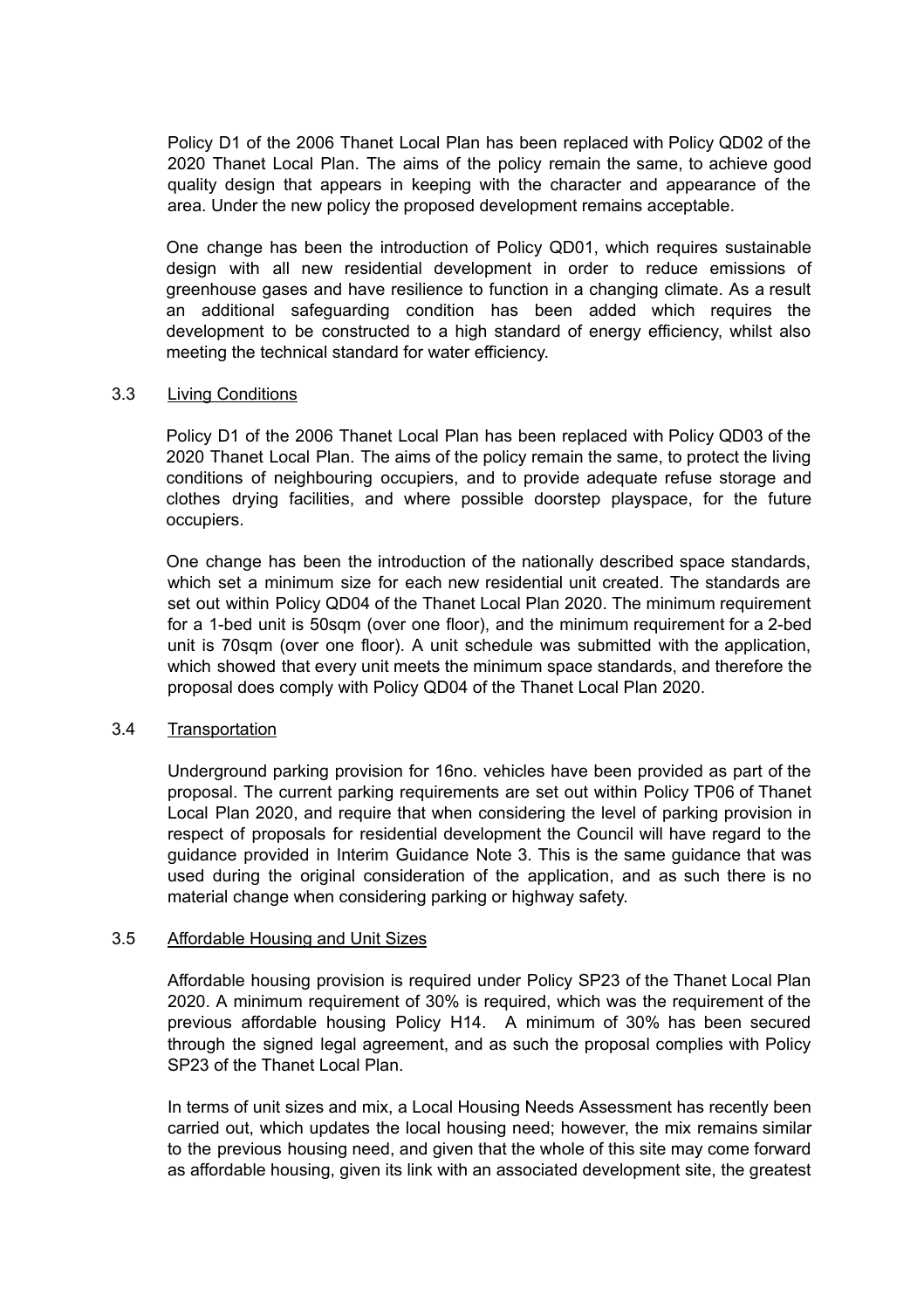need of affordable units remains as 1-bed and 2-bed units, which is the size of unit proposed. As such the proposal is considered to comply with Policy SP22 of the Thanet Local Plan 2020.

### 3.6 Other Issues

In terms of ecology, drainage, contamination, and archaeology, the newly adopted policies relating to these respective areas raise no new material considerations when compared to the previous policy assessment.

# 3.7 Financial Contributions

All of the financial contributions previously sought remain justified and valid, and the SPA contribution remains the same as that previously sought, which is now secured through the signed legal agreement. An updated appropriate assessment has been carried out. The proposal therefore complies with the Habitats Regulation, and with Policy SP41 of the Thanet Local Plan 2020, which requires the delivery of relevant and sufficient community and utility infrastructure to mitigate the development.

### 3.11 Conclusion

The proposed development continues to comply with the development plan as recently adopted, with the only exception being in reference to Policy QD01, which in order to be satisfied requires the addition of two further safeguarding conditions. A full set of the conditions as now proposed are attached to this report.

The proposed development will deliver additional housing within the urban area, with an acceptable impact upon the character and appearance of the area, neighbouring and future living conditions, highway safety, and other material considerations. A signed legal agreement has been submitted securing the minimum 30% affordable housing, SPA contribution, and other financial contributions as set out within the Heads of terms. The proposal therefore continues to be considered as sustainable development in accordance with the development plan.

It is therefore recommended that Members approve the application, subject to the safeguarding conditions as recommended.

### **4.0 Options**

- 4.1 Members approve the application in accordance with the officer recommendation subject to the safeguarding conditions at annex 2.
- 4.2 Members propose an alternative motion.

#### **5.0 Recommendations**

5.1 Officers recommend Members of the Planning Committee to agree option 4.1.

| <b>Contact Officer:</b> | Emma Fibbens, Principal Planning Officer        |
|-------------------------|-------------------------------------------------|
| Reporting to:           | Iain Livingstone, Planning Applications Manager |